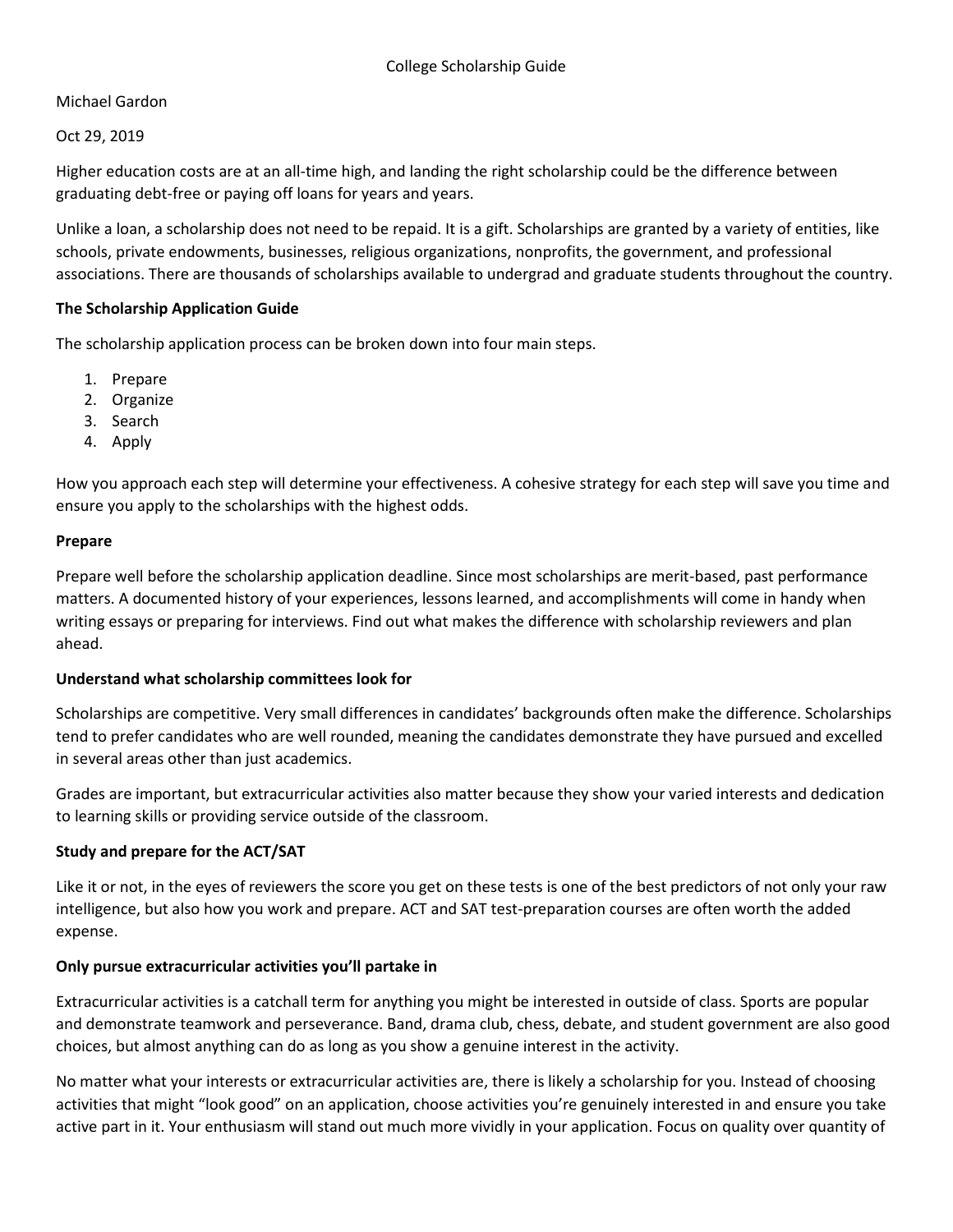your experience. Providing a detailed description of how an experience shaped you will get you further than listing 20 activities where you were a non-participant.

# **Explore service opportunities**

Dedicate time to serve others. This is not only rewarding, but it also looks great on a scholarship application. You can serve in a variety of ways, including:

- Homeless shelters
- Youth mentorship programs
- Children's hospitals
- Big Brothers Big Sisters
- **•** Charities

There are literally hundreds of ways to get involved through service. These opportunities have expanded in recent years because of the growing number of remote opportunities, such as phone fundraising or pro-bono grant writing.

# **Seek guidance from scholarship reviewers, counselors, and personal relationships**

Scholarship reviewers are a fantastic, yet often untapped, source of rich information. Reaching out to a reviewer shows great initiative. You can ask a reviewer about any part of the application process, but you may want to focus on finding out how much weighting they give to grades vs. test scores vs. extracurriculars.

You could also ask if they could provide any example essays from past scholarship winners. Having an example often takes the pressure off of structuring your essay so you can write more freely. You can usually find someone to talk to by researching the scholarship webpage.

Counselors are a great resource for specific scholarship statistics, tips, interview practice questions, and writing workshop information that can come in handy during the application process. Since counselors see college-bound students graduate high school every year, they usually have many examples of students that won scholarships and can share with you the approach those students took to win. Remember that counselors are there to help you but, like your teachers, they are busy. Always be polite and courteous of their time.

Your parents and your peers can also be great sources of help. If you're considering some extracurricular activities but are unsure of what activities you should participate in or what you are interested in, your parents and friends can help you explore some of your interests and narrow down some ideas by commenting on what they think are your strengths and weaknesses.

# **Collect and organize all your relevant information**

Here is where you document your grades, activities, accomplishments, and other important information for use later in the application process. Don't limit your documentation to only statistics. Commentary can be particularly impactful in an essay, particularly if there is a story of a lesson learned from a significant experience in your life. You can organize this into a running collection of your accomplishments, similar to how professionals use resumes.

Set up a document to use during your scholarship search. Input information like scholarship name, website, and deadline date for easy referral.

# **Search**

Now that you are prepared, understanding where to search and what to look for will help you find scholarships for which you qualify and offer you the best chance to win.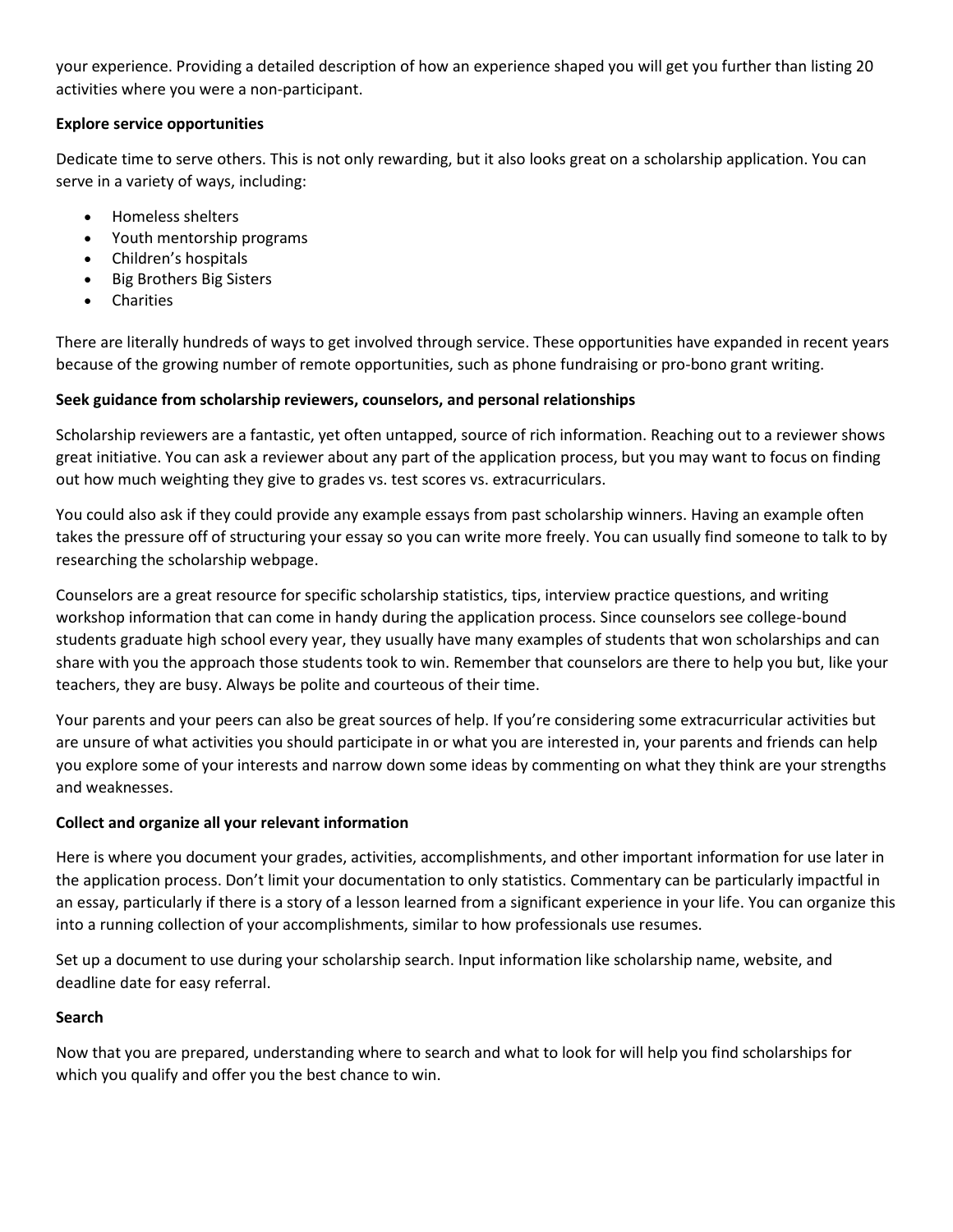## **Search early and often**

The scholarship application process is time-consuming, so it pays to start your search early to give yourself enough time to find, assess, and apply before the deadlines.

Searching often helps you keep up on any new scholarship opportunities. Free scholarship search tools are updated often. A regular scan helps you respond to a new scholarship quickly.

### **Focus on quantity**

Your objective in the search should be to generate a large number of potential scholarships in a small amount of time. There is no limit to the number of scholarships you can win, so a high number is key. You will spend time targeting highvalue scholarships in the next step, but for now capture as many options as you can that apply to you.

## **Start with your target college**

If you've already been accepted, the financial aid office for that college will be the best starting point for eligible scholarships. In addition to their own scholarships, many colleges have affiliations with other organizations that provide scholarship opportunities to students at that specific school. These opportunities, while competitive, are also some of the most accessible.

## **Use free scholarship-search resources**

- High school or university counselors
- Foundations, nonprofits, community organizations, local businesses, or civic groups in your school's area
- Organizations in your field of study
- Careerinfonet.org [Scholarship Search](http://careerinfonet.org/scholarshipsearch/ScholarshipCategory.asp?searchtype=category&nodeid=22)
- Federal aid agencies
- State grant agencies
- Employers

# **Target high-value scholarships**

Once you have generated a good list, prioritize which scholarships you will apply to. Organize your list by identifying high-value scholarships. This will help you make sure you have time to apply to the best scholarships first so you don't miss any important deadlines.

High-value scholarships usually have some combination of these three traits:

- 1. Relevance to your background, interests, ethnic makeup, or financial needs
- 2. A high dollar amount
- 3. Feasibility  $-$  you already have the required information and can meet the deadline

# **Apply**

A scholarship application usually consists of more than just filling out a form. Many times, scholarships reviewers use essays, letters of recommendation, and even interviews to make their decisions. Each application is different, but the #1 mistake people make is not reading the directions.

#### **Essays**

Nailing an essay with interesting, personal, and impassioned stories can be the key to cashing in on a scholarship opportunity. If you did your preparation work capturing and documenting your academic and extracurricular activities, essay writing will go smoothly.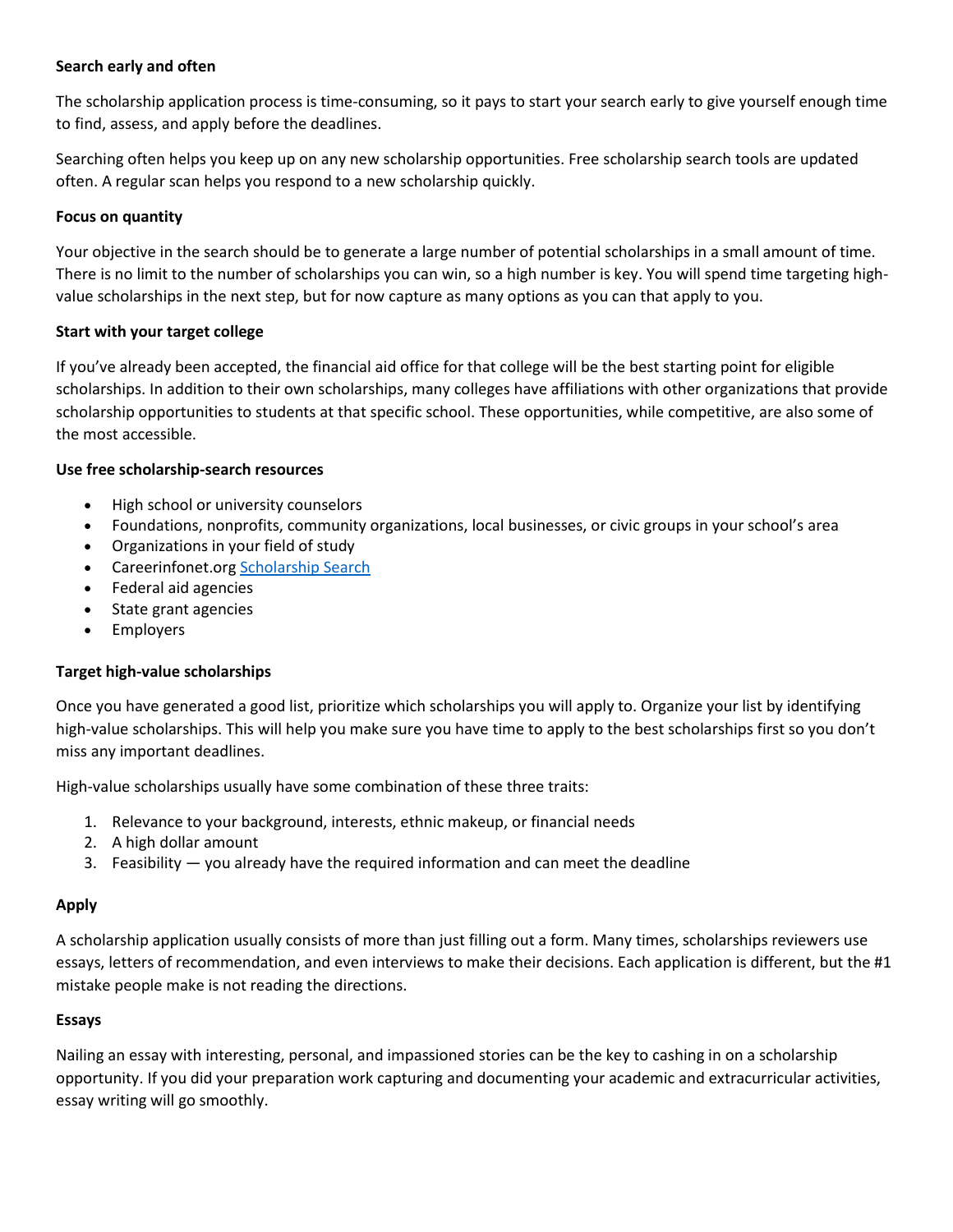Here are some tips for writing a great essay:

- **Use an outline.** Collect your thoughts, key points, and create a general structure for the essay.
- **Use real, vivid examples of how an experience impacted you.** Discuss the lessons you learned. For example, how did working at a homeless shelter impact the way you look at the underserved population in your area? How are you an outspoken leader? When have you exemplified teamwork?
- **Skip the exaggerations.** If your experience isn't real, it will show and your essay will come across as inauthentic.
- **Be ready for a question about your weaknesses or a failure.** Use this opportunity to be very honest, but also showcase how you learned from this experience to show your personal growth and resolve.
- **Proofread your essay.** Reviewers are not looking for text-message essays or tweeted experiences. Proper grammar and punctuation show reviewers how meticulous and thorough you are.
- **Get others to review your essay.** A different point of view or perspective can make a great difference and help you make your point more clearly.

#### **Letters of recommendation**

Another way to differentiate yourself as a scholarship candidate is to request letters of recommendation. These are letters written on your behalf by people who know you and can vouch for some aspect of your work, academic studies, skills, or character. Someone who can articulately write about a cross-section of these attributes is best.

Most often, scholarship reviewers will request letters from people outside of your family. These people could be coaches, teachers, bosses, or family friends. Follow these tips to get the best out of your letters of recommendation:

**Select relevant people.** It goes without saying you will select people who only have good things to say about you, but make sure the people you approach possess in-depth knowledge of the relevant qualities you exemplify in your application. A coach that can speak to your leadership and team-building skills is a good example. Perhaps a teacher saw you struggle in math but put in the extra time to excel. This person could write about your determination and work ethic.

**Make it easy for people to complete the task.** Provide the name of the scholarship and its general requirements. You could even structure the letter in advance and allow the recommender to fill in the details. Include envelopes and postage if the writer is to mail the letter in directly.

**Provide examples of your accomplishments.** Even if you know the writer well, they may not know which important details you'd like to get across to the scholarship reviewer. If you created a collection of your accomplishments in the preparation section, you can easily send this to the writer. They can then include some examples from this document in their letter.

**Follow up.** Thank the recommender in person or with a note. This shows your appreciation for the person's time and positive recommendation, not to mention it makes him or her more likely to write another letter if needed!

#### **Interviews**

Not every scholarship requires a resume, but the most lucrative and competitive ones do. The good news is this process will help you down the road as you do more interviewing in your career. As with any skill, practice and preparation are key. Here are some other tips for interviews:

**Practice makes perfect.** Ask parents, friends, or teachers to practice some interview questions with you and give you feedback on your answers, mannerisms, and tone. Plan out concrete examples you can use within the interview and rehearse them.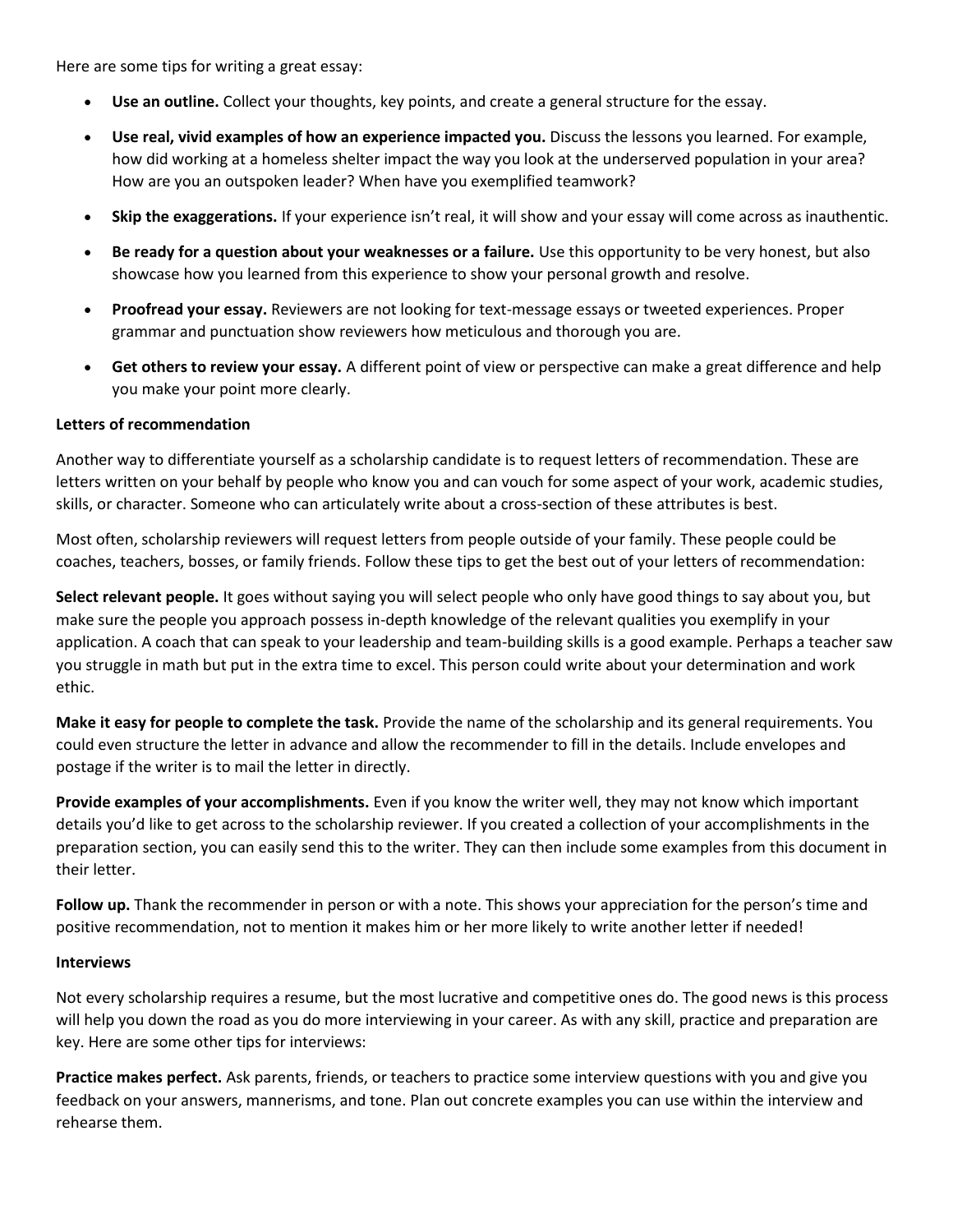**Prepare some questions.** Ask the interviewer about the scholarship, the people funding it, or anything else relevant to the scholarship's mission. This can set you apart because most other candidates are only thinking of what questions they will be asked. A well-researched, well-thought-out question of the reviewer can help you stick out in their mind later on.

**Use a polite, relaxed tone.** If you haven't interviewed much, practicing with a very relaxed, conversational tone can pay off. When you're so busy thinking of what you are going to say, it's easy to forget how to say it as nervousness creeps in. Again, use your parents, friends, or even a mirror or video camera to practice. And always remember to be polite!

**Minimize indecision when possible.** Not everyone knows exactly what they want to do or how they will do it, but showing uncertainty toward a choice can be perceived negatively. Instead, use the opportunity to showcase your thought process. Acknowledge that at first you were uncertain, but then you considered factors A, B, and C to ultimately choose your path.

**Be on time.** Show up 15 minutes prior to your appointment.

**Groom and dress appropriately.** If you're a man, shave and maybe get a haircut. When this is taken care of, make sure to inquire about dress code. Not all interviews will require business attire, but most do. Even if they don't require formal clothing, show up looking like a professional.

## **Deadlines: When to Start the Process**

Every scholarship has its own application deadline. Many times, the deadline is six months to even one year before the scholarship is awarded, so start as early as possible.

Some types of scholarships, especially first-year scholarships from universities, have rolling deadlines that coincide with the admission deadlines. In this case, getting your application in early will increase your chances of winning. However, if you don't get the application in on time, scholarships are often given on an annual basis, which means even if you missed out the first year, you can apply again next year.

If you are a new college applicant, the best strategy is to research scholarship information for each school as you work on your application. This is extra work upfront, but it will save you from missing any deadlines and losing out on the cash. It also might help you decide which college to attend.

One more note on deadlines: **Aim to submit your application 2-3 days** *before* **the deadline.** You don't want computer glitches, freezing, or crashing to cause you to miss the deadline. The added time cushion will allow you to recover if you encounter a problem.

# **Types of Scholarships**

Almost all scholarships are **merit-based**, which means they are earned by exceeding standards set by the giving organization. Scholarships for undergraduate and graduate schools mostly land in these broad categories:

**Academic**: Scholarships are most often given for top grades and superior classroom performance. GPA and standardized test scores are weighted heavily to evaluate applicants.

**University**: Scholarships are given by individual schools as part of their ongoing financial aid programs.

**Demographic**: Scholarships target students of a certain demographic, such as women or minorities.

**Needs-Based**: Scholarships give cash to students who demonstrate financial need. There is usually a specific process to provide evidence of need. Academic performance or other attributes are also typically considered for these scholarships.

**Career, Major, or Industry**: Scholarships are granted to students pursuing degrees in certain fields. Certain businesses might offer scholarships to marketing students, for instance. Computer science students might receive this type of scholarship from technology-related companies. Other scholarships in this category are government-sponsored to promote enrollment in such fields as education, nursing, or pre-medicine.